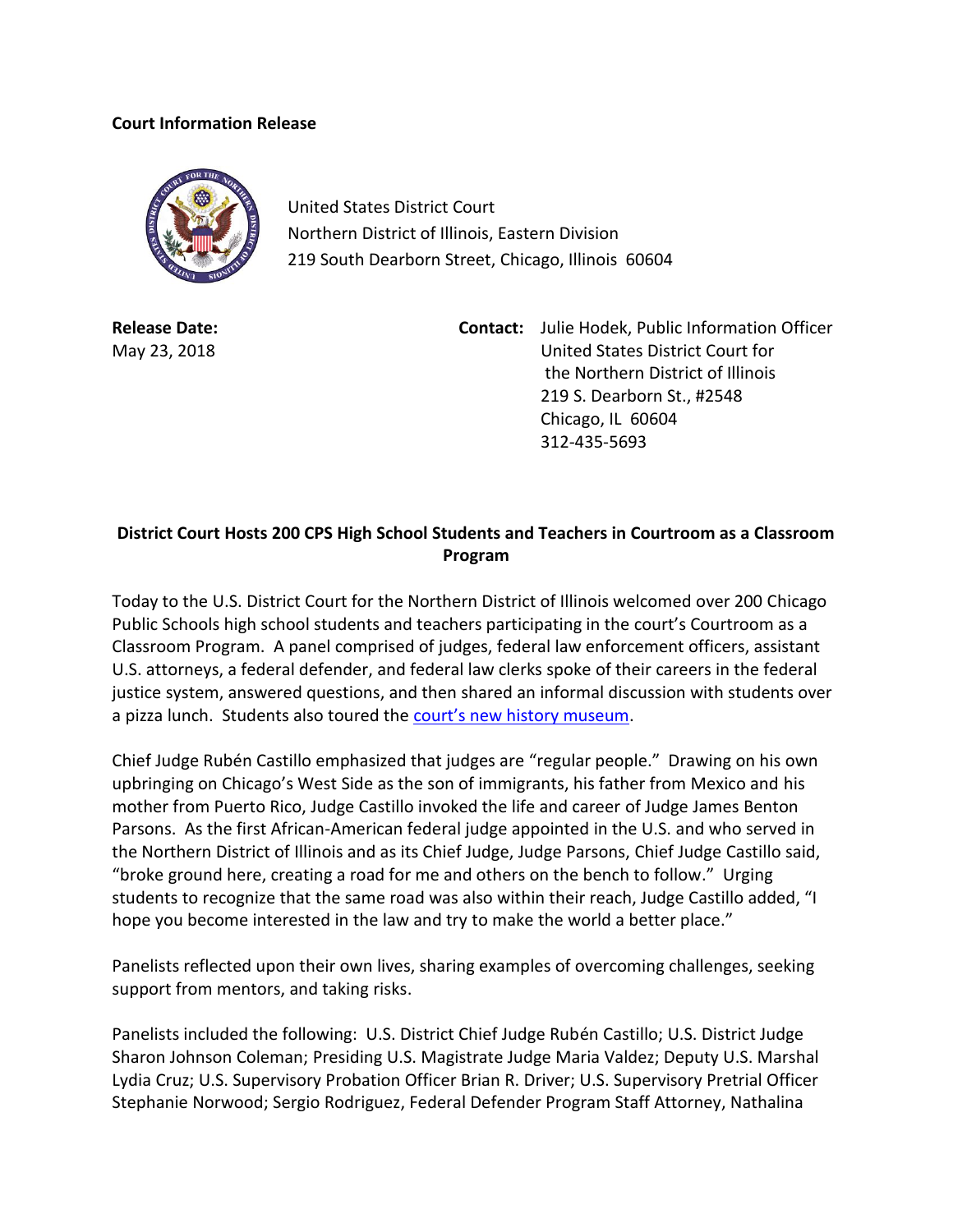Hudson, Assistant U.S. Attorney; Jimmy Arce, Assistant U.S. Attorney; Ildefonso Mas, Law Clerk; Taurean Brown, Law Clerk.

Participating schools included William H. Wells Community Academy, William Jones College Preparatory, Stephen Tyng Mather High School, John Hancock College Preparatory High School, Farragut Career Academy, and Al Raby High School.

The Courtroom as a Classroom Program is in its third year and is an initiative of the District Court's Community Outreach Program, which is designed to provide the public a better understanding of the federal courts. More information about the court's outreach program can be found [here.](http://www.ilnd.uscourts.gov/Pages.aspx?page=outreach)





##